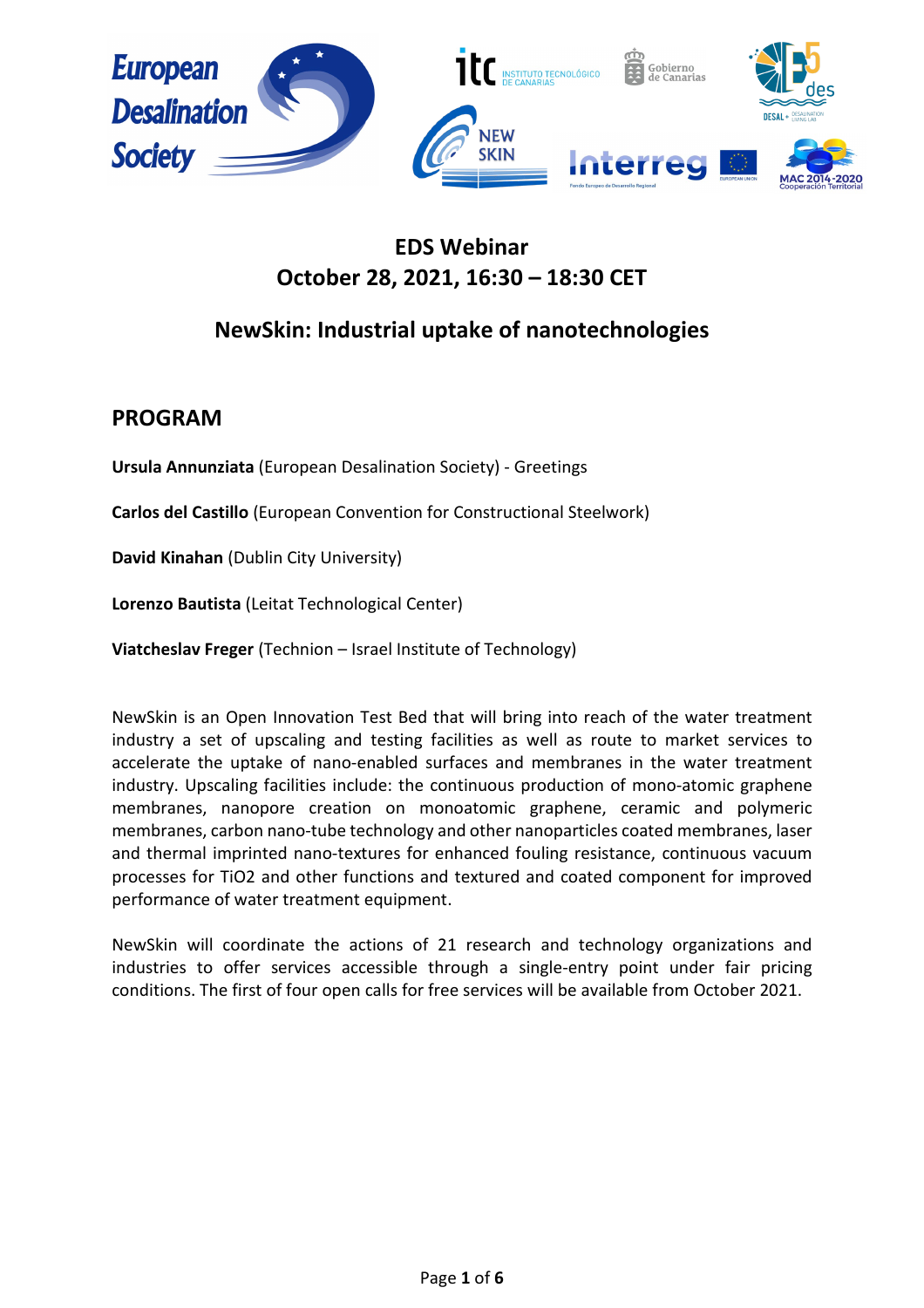

## **SPEAKER INFORMATION**

**Carlos del Castillo** (European Convention for Constructional Steelwork)



## **Bio**

Carlos del Castillo is a Chemical Engineer and MSc in Sustainability and Project Management. With 18 years of experience in Innovation Projects management and execution, he plays the role of Project Manager in the ECCS. He is the NewSkin Open Innovation Test Bed Project Manager, responsible for the project follow-up and the coordination of partners interactions, technical and route to market activities.

## **Presentation**

NewSkin: Innovation ecosystem to accelerate the industrial uptake of advanced surface nanotechnologies

## **Abstract**

NewSkin Project overview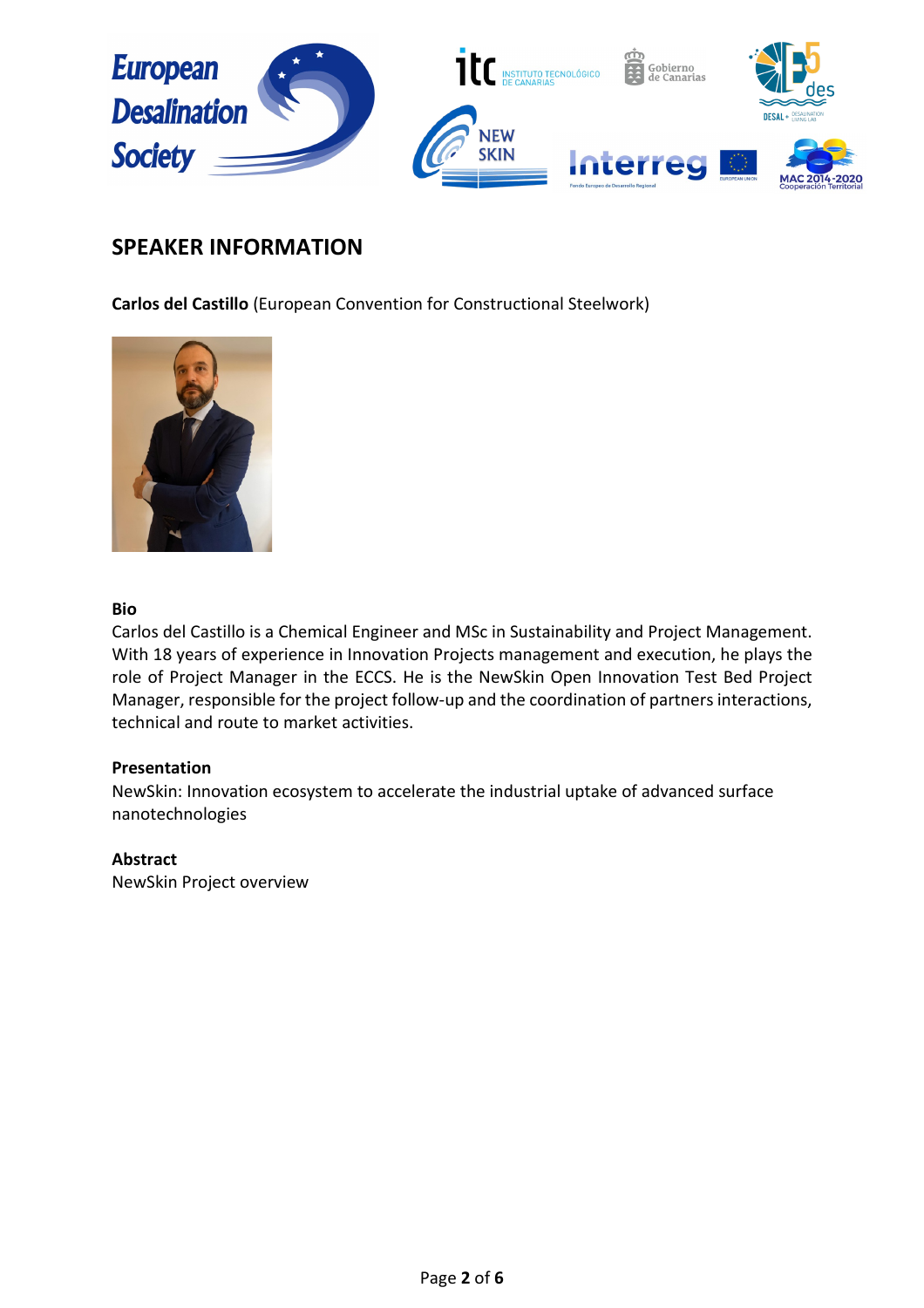

**David Kinahan** (Dublin City University) *Upscaling large-area machining of complex structures through multi-modal laser processing*



## **Bio**

David Kinahan is an Assistant Professor in the School of Mechanical and Manufacturing Engineering and is a principle investigator in the DCU Water institute and I-Form Advanced Manufacturing Centre. He completed a BEng in Aeronautical Engineering (2003) at University of Limerick and a PhD in 2008 focusing on high-throughput droplet microfluidics for DNA analysis. In 2007 David joined Stokes Bio Ltd, a spin-out from University of Limerick Stokes Institute, as Senior Engineer, and later Engineering Manager. In January 2012 David joined DCU and has applied microfluidics to a wide range of application areas including human health (HIV diagnostics, CTC detection, CVD diagnostics, liver disease, early detection of bacterial meningitis) and point-of-use (plant pathogen detection, environmental monitoring).

## **Presentation**

Upscaling large-area machining of complex structures through multi-modal laser processing

#### **Abstract**

Laser material processing offers a unique and scalable approach to develop functional surfaces with highly defined surface geometries, pore sizes or surface functionalities. Laser structuring of surfaces can increase the antifouling properties of conventional materials, especially in marine applications. Similarly, laser thermal hardening can be utilised to increase corrosion or wear resistance, extending the lifetime of water-facing motion components. While these are traditionally approached as separate processes, a multi-modal approach combining multiple laser sources would allow for rapid and scalable manufacturing of these functional surfaces.

Within the NewSkin project, we have developed a multi-modal processing system combining ultra-fast laser machining (for surface structuring or pore-drilling) with laser thermal hardening (for increased wear and corrosion resistance). These two processes can be operated independently, or combined into a single-step process for the production of functional surfaces with applications in water filtration and treatment, anti-fouling and water facing motion components.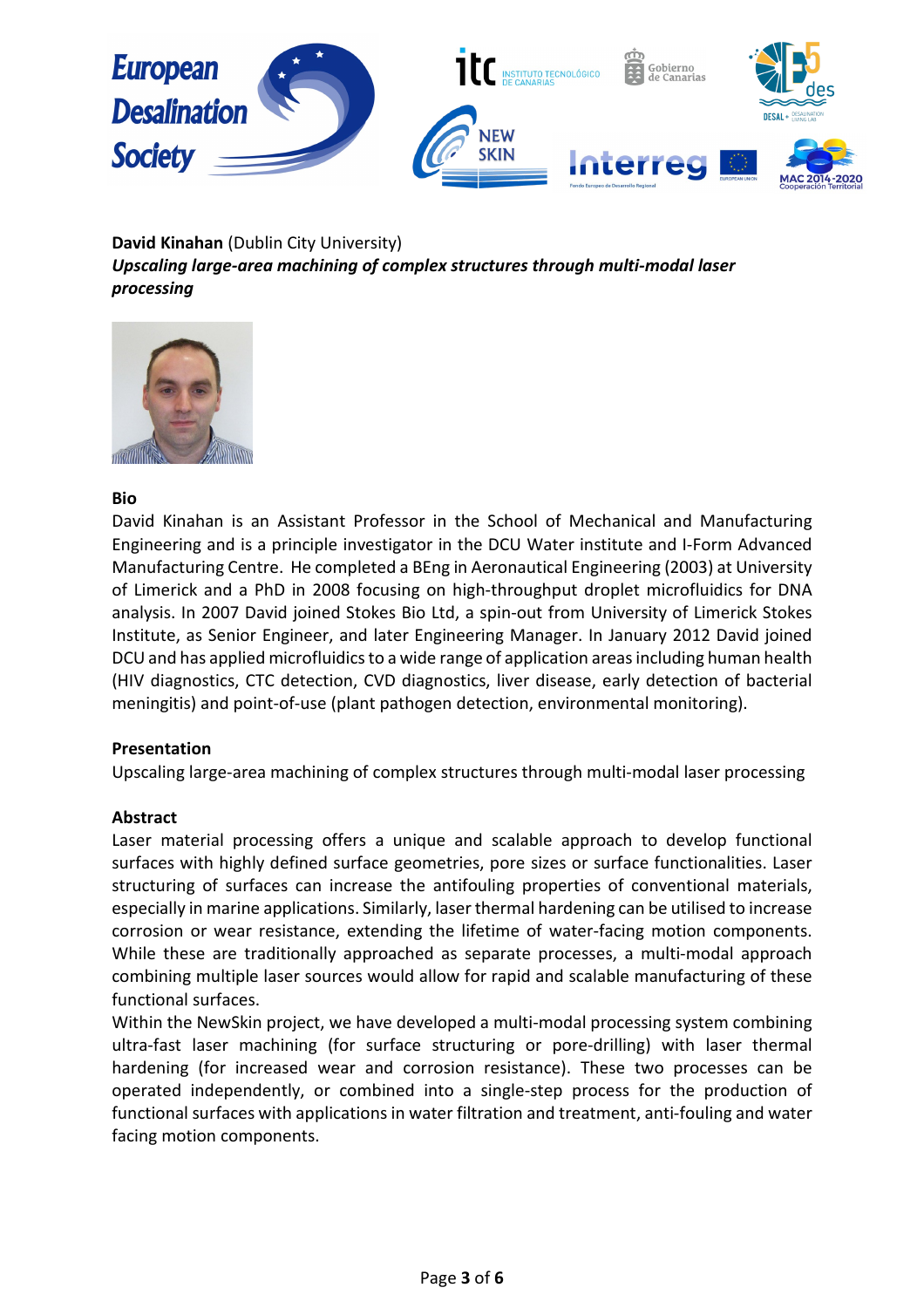

## **Lorenzo Bautista** (Leitat Technological Center)



## **Bio**

Dr. Lorenzo Bautista has a PhD in Chemical Engineering at the Polytechnic University of Catalonia (UPC) and a Chemical Engineering degree by the University of Barcelona (UB). He holds also a Postgraduate in Paint Technologies by Institut Químic de Sarrià (IQS). He has taken part in different research projects, published in different scientific journals, and presented results in international congresses. At present, Lorenzo Bautista works in as Surface Chemistry Area Manager in the Applied Chemistry and Materials Department of LEITAT. He coordinates R&D projects related to coatings and surface treatments of materials. He has specialized in surface preparation and functionalization of multimaterials by low-pressure and atmospheric pressure plasma technologies; chemical and plasma-induced superficial grafting processes; PECVD technology; formulation of inks, paints, coatings and adhesives; microencapsulation; surface cleaners; lubricants; conversion coatings; coating, finishing and printing technologies; surface disinfection technologies and surface analysis.

## **Presentation**

Surface treatment of membranes by plasma technology. The NewSkin approach

## **Abstract**

A lot of research and development effort on plasma technology applied to porous substrates such as membranes has been done since the early 1980s. However, some aspects hamper its effective scaling-up for industrialization. Some of these obstacles are intrinsically connected to the technology itself (i.e. possible effects of ageing, superficial properties conferred), some other are connected to the development of the technology (i.e. low-pressure and atmospheric pressure plasma systems, capability and throughput of the processes), or to the nature of membrane structures (i.e. flow of plasma fluids). Some studies about plasma treatments on membranes to confer hydrophilic, hydrophobic, antimicrobial, antifouling, and other functional properties have recently been published.

The effect of several process parameters such as the type of plasma gases, flowrate, residence time, power of discharge and temperature, among others, have been investigated. In this context, atmospheric pressure glow discharge (APGD) emerges as an innovative and sustainable technology to modify the surface of membranes without modifying their intrinsic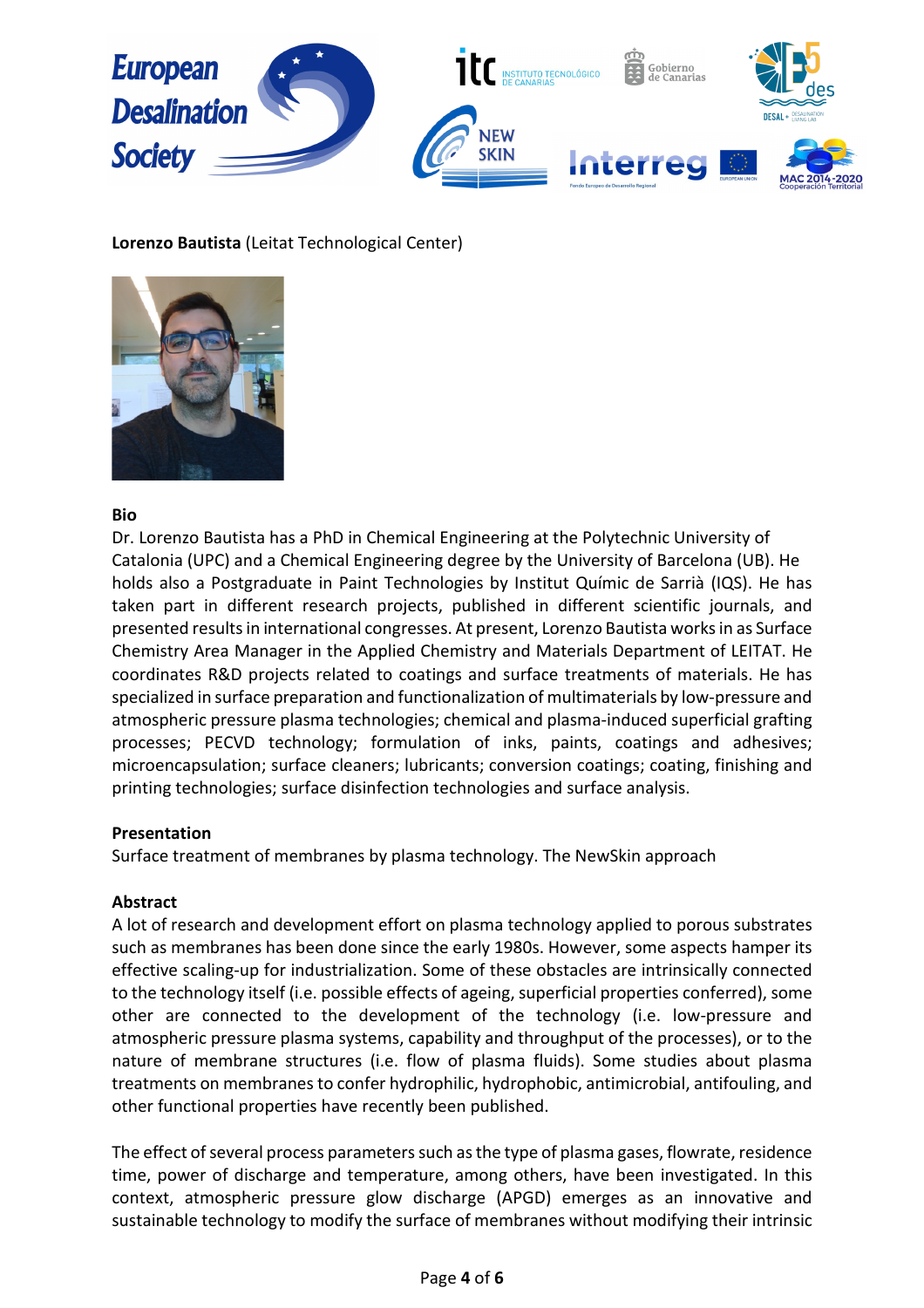

properties, with very few consumption of chemicals and energy, and no generation of wastewaters and residues.

The NewSkin project consist of creating an innovation ecosystem to accelerate the industrial uptake of advanced surface nanotechnologies. Our value proposition is focused on surface modification of membranes by APGD and functional finishing processes. The NewSkin Open Innovation test Bed (OITB) upscaling facility for this value proposition include APGD technology for surface preparation and modification of membranes together with their possible combination with functional finishing technology. Different applications onto graphene sheets, several types of membranes, and other substrates such as textiles or paper materials for water treatment, food industry, technical textiles, and/or printed paper will be implemented within the project. The main applications focused on modification of nanoroughness, surface activation/preparation and surface modification/functionalization are presented in our work*.*